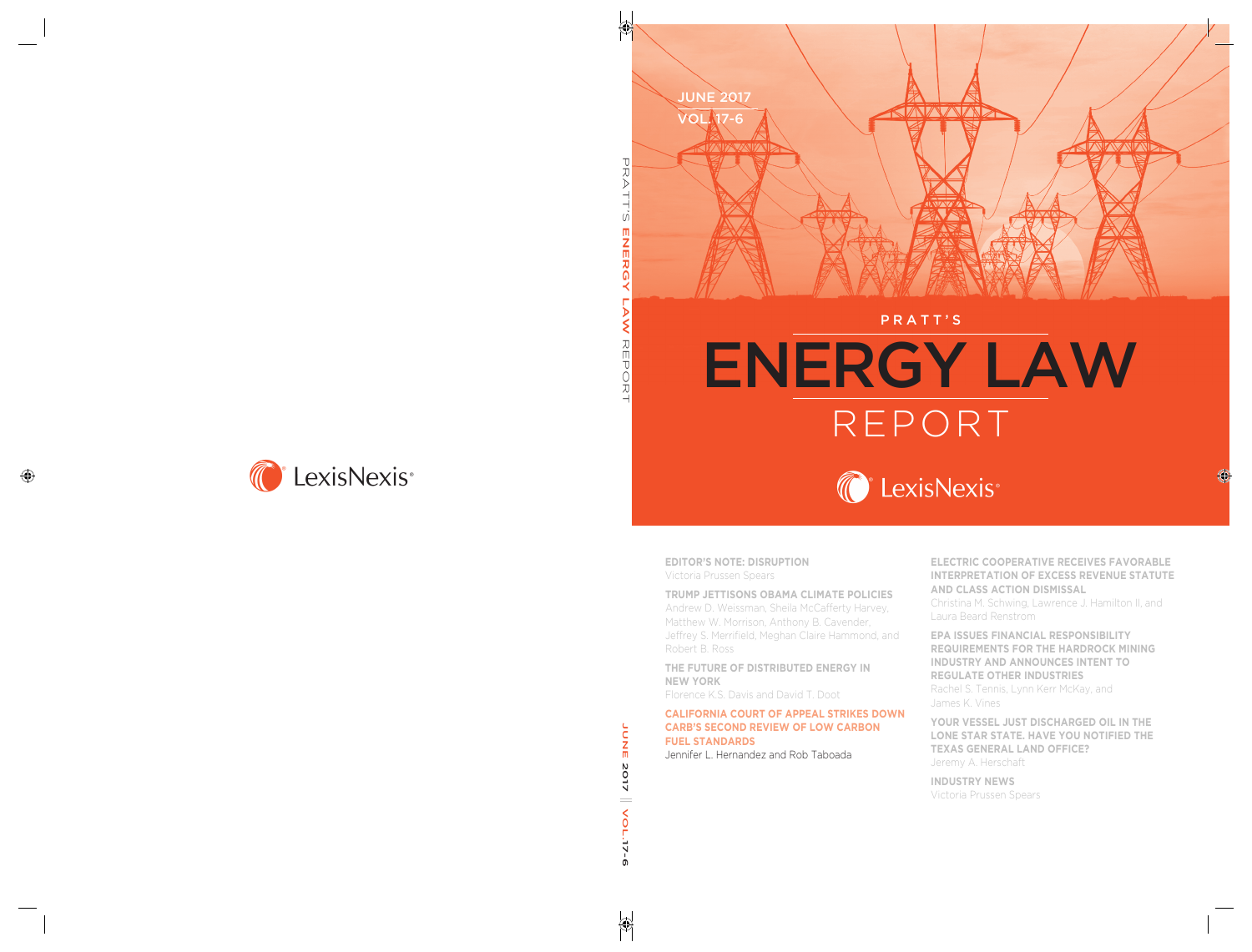# Pratt's Energy Law Report

| <b>VOLUME 17</b>                                                                                                                                                                                    | <b>NUMBER 6</b> | <b>JUNE 2017</b> |
|-----------------------------------------------------------------------------------------------------------------------------------------------------------------------------------------------------|-----------------|------------------|
| <b>Editor's Note: Disruption</b>                                                                                                                                                                    |                 |                  |
| Victoria Prussen Spears                                                                                                                                                                             |                 | 205              |
| Trump Jettisons Obama Climate Policies<br>Andrew D. Weissman, Sheila McCafferty Harvey,                                                                                                             |                 |                  |
| Matthew W. Morrison, Anthony B. Cavender, Jeffrey S. Merrifield,<br>Meghan Claire Hammond, and Robert B. Ross                                                                                       |                 | 207              |
| The Future of Distributed Energy in New York<br>Florence K.S. Davis and David T. Doot                                                                                                               |                 | 215              |
|                                                                                                                                                                                                     |                 |                  |
| California Court of Appeal Strikes Down CARB's Second<br><b>Review of Low Carbon Fuel Standards</b>                                                                                                 |                 | 220              |
| Jennifer L. Hernandez and Rob Taboada                                                                                                                                                               |                 |                  |
| <b>Electric Cooperative Receives Favorable Interpretation</b><br>of Excess Revenue Statute and Class Action Dismissal<br>Christina M. Schwing, Lawrence J. Hamilton II, and<br>Laura Beard Renstrom |                 | 225              |
| EPA Issues Financial Responsibility Requirements for the<br>Hardrock Mining Industry and Announces Intent to<br><b>Regulate Other Industries</b>                                                    |                 |                  |
| Rachel S. Tennis, Lynn Kerr McKay, and James K. Vines                                                                                                                                               |                 | 228              |
| Your Vessel Just Discharged Oil in the Lone Star State.<br>Have You Notified the Texas General Land Office?                                                                                         |                 |                  |
| Jeremy A. Herschaft                                                                                                                                                                                 |                 | 233              |
| <b>Industry News</b><br>Victoria Prussen Spears                                                                                                                                                     |                 | 238              |

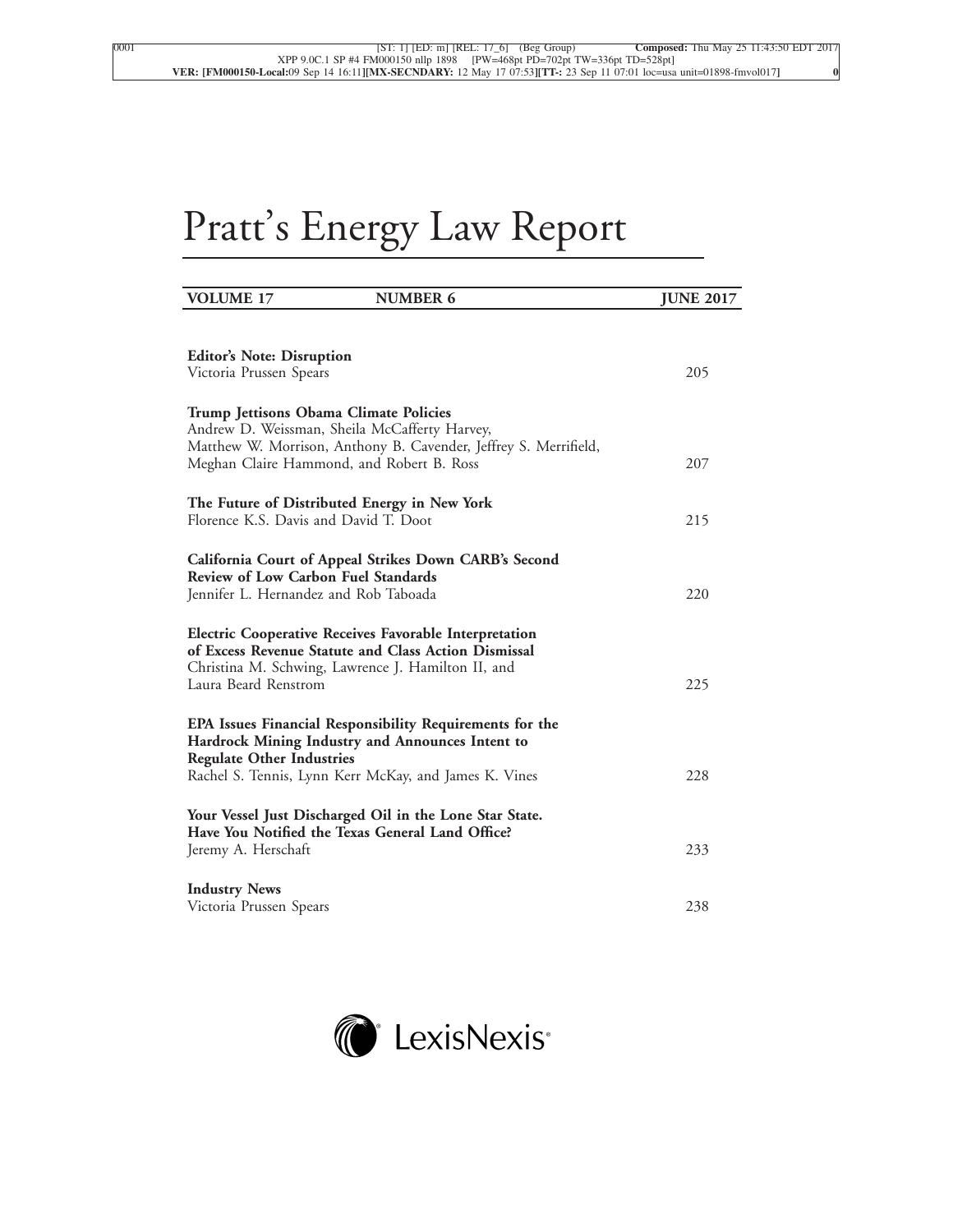#### **QUESTIONS ABOUT THIS PUBLICATION?**

| For questions about the Editorial Content appearing in these volumes or reprint permission,                  |                  |
|--------------------------------------------------------------------------------------------------------------|------------------|
| please email:                                                                                                |                  |
|                                                                                                              |                  |
|                                                                                                              |                  |
| Outside the United States and Canada, please call  (973) 820-2000                                            |                  |
| For assistance with replacement pages, shipments, billing or other customer service matters,<br>please call: |                  |
| Customer Services Department at                                                                              | $(800)$ 833-9844 |
| Outside the United States and Canada, please call  (518) 487-3385                                            |                  |
|                                                                                                              | $(800)$ 828-8341 |
| Customer Service Website http://www.lexisnexis.com/custserv/                                                 |                  |
| For information on other Matthew Bender publications, please call                                            |                  |
|                                                                                                              | $(800)$ 223-1940 |
| Outside the United States and Canada, please call                                                            | $(937)$ 247-0293 |

ISBN: 978-1-6328-0836-3 (print) ISBN: 978-1-6328-0837-0 (ebook) ISSN: 2374-3395 (print) ISSN: 2374-3409 (online)

Cite this publication as:

[author name], [*article title*], [vol. no.] PRATT'<sup>S</sup> ENERGY LAW REPORT [page number] (LexisNexis A.S. Pratt);

Ian Coles, *Rare Earth Elements: Deep Sea Mining and the Law of the Sea*, 14 PRATT'<sup>S</sup> ENERGY LAW REPORT 4 (LexisNexis A.S. Pratt)

This publication is sold with the understanding that the publisher is not engaged in rendering legal, accounting, or other professional services. If legal advice or other expert assistance is required, the services of a competent professional should be sought.

LexisNexis and the Knowledge Burst logo are registered trademarks of Reed Elsevier Properties Inc., used under license. A.S. Pratt is a registered trademark of Reed Elsevier Properties SA, used under license.

Copyright © 2017 Reed Elsevier Properties SA, used under license by Matthew Bender & Company, Inc. All Rights Reserved.

No copyright is claimed by LexisNexis, Matthew Bender & Company, Inc., or Reed Elsevier Properties SA, in the text of statutes, regulations, and excerpts from court opinions quoted within this work. Permission to copy material may be licensed for a fee from the Copyright Clearance Center, 222 Rosewood Drive, Danvers, Mass. 01923, telephone (978) 750-8400.

*An A.S. Pratt® Publication*

Editorial Office 230 Park Ave., 7th Floor, New York, NY 10169 (800) 543-6862 www.lexisnexis.com

MATTHEW<sup>O</sup>BENDER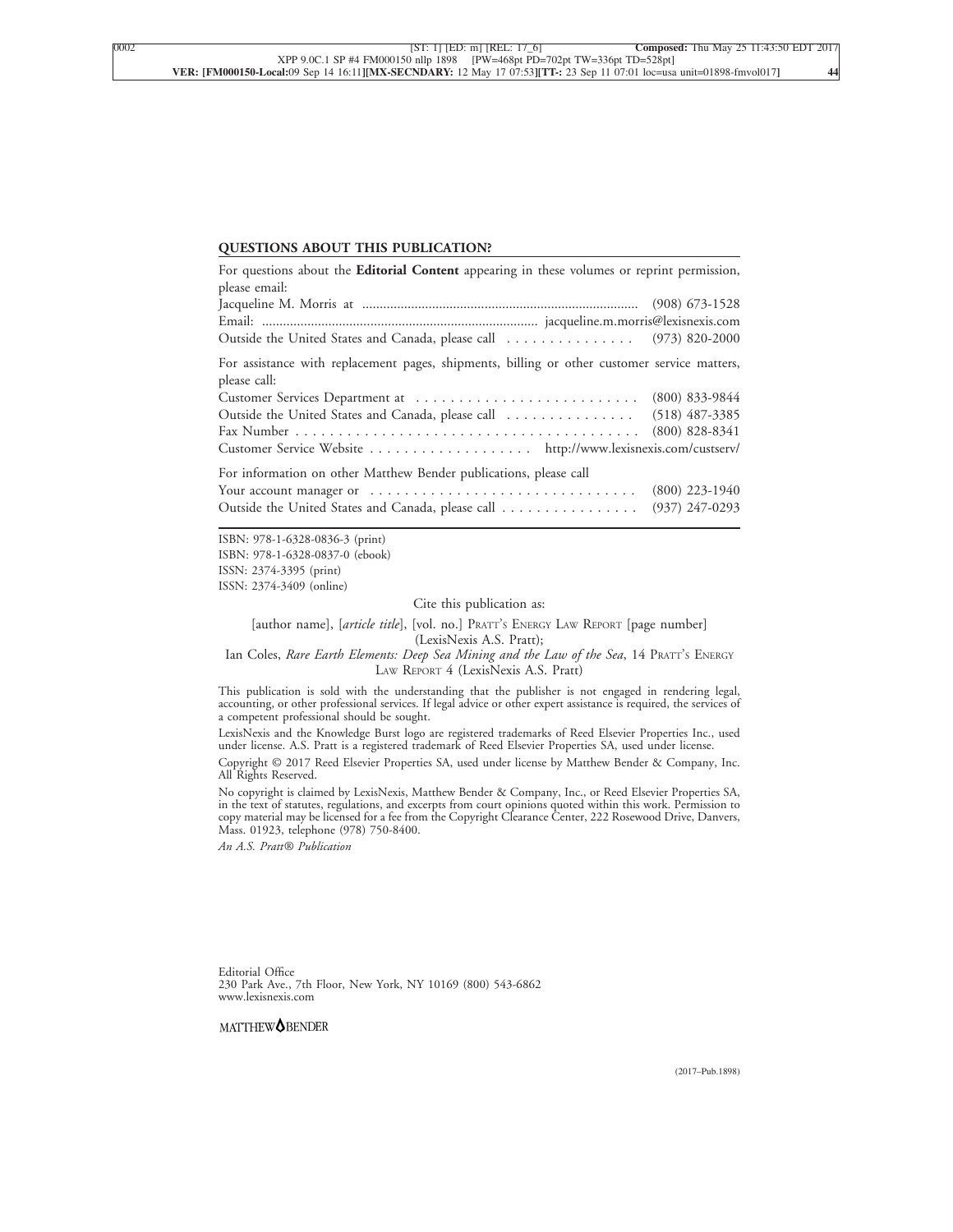## *Editor-in-Chief, Editor & Board of Editors*

#### **EDITOR-IN-CHIEF STEVEN A. MEYEROWITZ**

*President, Meyerowitz Communications Inc.*

#### **EDITOR**

**VICTORIA PRUSSEN SPEARS** *Senior Vice President, Meyerowitz Communications Inc.*

#### **BOARD OF EDITORS**

**SAMUEL B. BOXERMAN** *Partner, Sidley Austin LLP*

**ANDREW CALDER** *Partner, Kirkland & Ellis LLP*

**M. SETH GINTHER** *Partner, Hirschler Fleischer, P.C.*

> **R. TODD JOHNSON** *Partner, Jones Day*

**BARCLAY NICHOLSON** *Partner, Norton Rose Fulbright*

**BRADLEY A. WALKER** *Counsel, Buchanan Ingersoll & Rooney PC*

> **ELAINE M. WALSH** *Partner, Baker Botts L.L.P.*

**SEAN T. WHEELER** *Partner, Latham & Watkins LLP*

**WANDA B. WHIGHAM** *Senior Counsel, Holland & Knight LLP*

**Hydraulic Fracturing Developments ERIC ROTHENBERG** *Partner, O'Melveny & Myers LLP*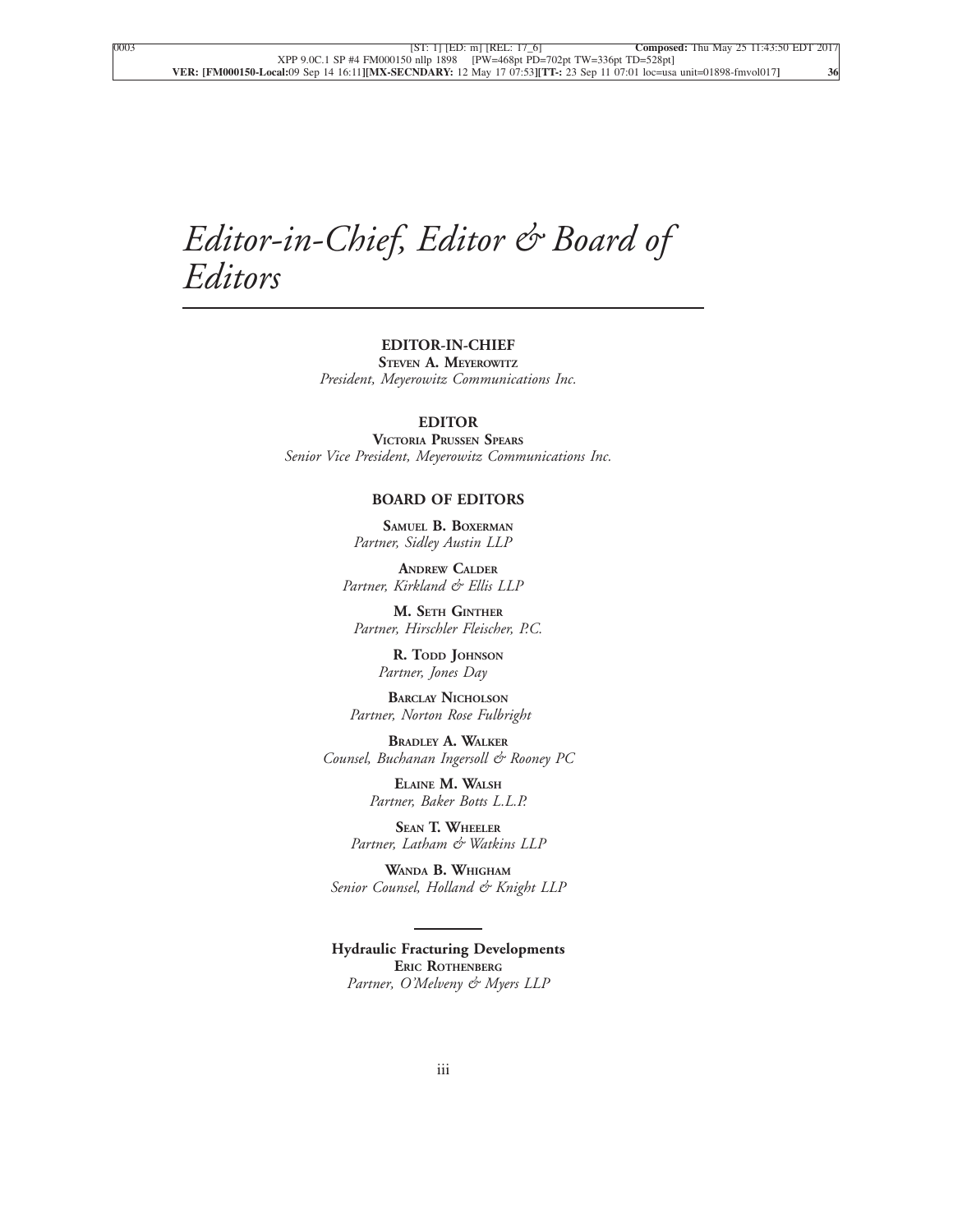Pratt's Energy Law Report is published 10 times a year by Matthew Bender & Company, Inc. Periodicals Postage Paid at Washington, D.C., and at additional mailing offices. Copyright 2017 Reed Elsevier Properties SA, used under license by Matthew Bender & Company, Inc. No part of this journal may be reproduced in any form—by microfilm, xerography, or otherwise—or incorporated into any information retrieval system without the written permission of the copyright owner. For customer support, please contact LexisNexis Matthew Bender, 1275 Broadway, Albany, NY 12204 or e-mail Customer.Support@lexisnexis.com. Direct any editorial inquires and send any material for publication to Steven A. Meyerowitz, Editor-in-Chief, Meyerowitz Communications Inc., 26910 Grand Central Parkway Suite 18R, Floral Park, New York 11005, smeyerowitz@meyerowitzcommunications.com, 718.224.2258. Material for publication is welcomed—articles, decisions, or other items of interest to lawyers and law firms, in-house energy counsel, government lawyers, senior business executives, and anyone interested in energy-related environmental preservation, the laws governing cutting-edge alternative energy technologies, and legal developments affecting traditional and new energy providers. This publication is designed to be accurate and authoritative, but neither the publisher nor the authors are rendering legal, accounting, or other professional services in this publication. If legal or other expert advice is desired, retain the services of an appropriate professional. The articles and columns reflect only the present considerations and views of the authors and do not necessarily reflect those of the firms or organizations with which they are affiliated, any of the former or present clients of the authors or their firms or organizations, or the editors or publisher.

POSTMASTER: Send address changes to Pratt's Energy Law Report, LexisNexis Matthew Bender, 121 Chanlon Road, North Building, New Providence, NJ 07974.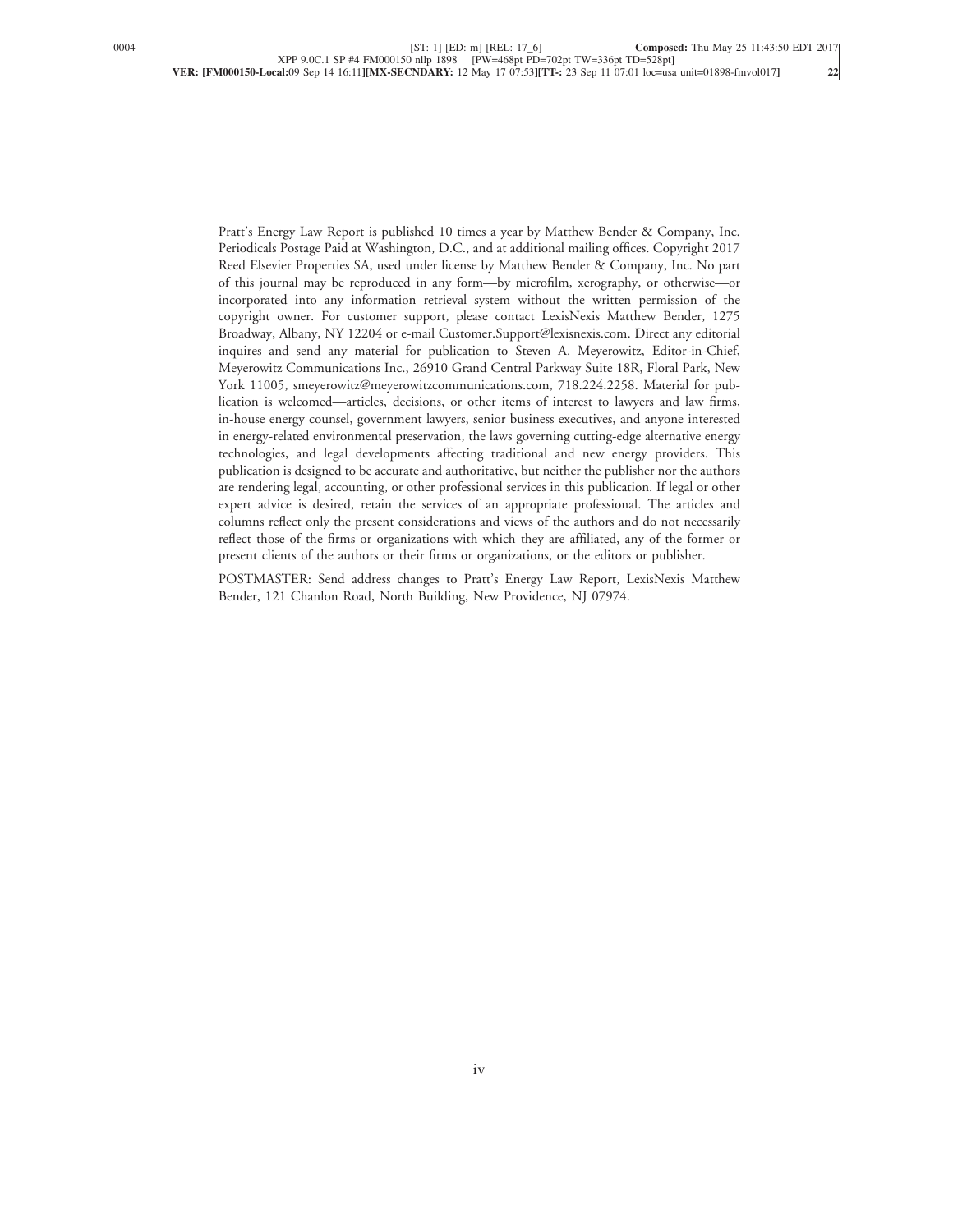### [California Court of Appeal Strikes Down](xpath-> core:title,  tr:secmain/core:title,  desig_title,  style_01) [CARB's Second Review of Low Carbon Fuel](xpath-> core:title,  tr:secmain/core:title,  desig_title,  style_01) [Standards](xpath-> core:title,  tr:secmain/core:title,  desig_title,  style_01)

#### *[By Jennifer L. Hernandez and Rob Taboada](xpath-> core:byline,  core:byline,  byline,  style_01)***\***

*[POET, LLC v. State Air Resources Board is the second chapter in the](xpath-> core:blockquote-para,  Default,  blockquote,  style_02) [California Air Resources Board's troubled history meeting its California](xpath-> core:blockquote-para,  Default,  blockquote,  style_02) [Environmental Quality Act compliance obligations while also meeting](xpath-> core:blockquote-para,  Default,  blockquote,  style_02) [greenhouse gas reduction climate targets. The authors of this article review](xpath-> core:blockquote-para,  Default,  blockquote,  style_02) [the decision and its ramifications.](xpath-> core:blockquote-para,  Default,  blockquote,  style_02)*

[At issue in the California Fifth District Court of Appeal's decision in](xpath-> core:para,  Default,  para-list,  style_01) *POET, LLC v. State Air Resources Board* ("*POET II*["\) was the California Air Resources](xpath-> core:para,  Default,  para-list,  style_01) [Board's \("CARB"\) attempt to comply with an earlier writ of mandate resulting](xpath-> core:para,  Default,  para-list,  style_01) from the court's decision in *[POET, LLC v. State Air ResourcesBd.](xpath-> core:para,  Default,  para-list,  style_01)* ("*POET I*").**<sup>1</sup>**

#### **[CASE BACKGROUND](xpath-> core:generic-hd,  Default,  core_generic_hd,  style_01)**

[In 2009, CARB promulgated low carbon fuel standards \("LCFS"\) regula](xpath-> core:para,  Default,  para-list,  style_01)[tions as part of its charge to meet the greenhouse gas \("GHG"\) emissions](xpath-> core:para,  Default,  para-list,  style_01) [reduction goals of the California Global Warming Solutions Act of 2006.](xpath-> core:para,  Default,  para-list,  style_01)**<sup>2</sup>** [POET, a South Dakota-based ethanol producer, challenged the LCFS regula](xpath-> core:para,  Default,  para-list,  style_01)[tions, alleging that CARB violated the California Environmental Quality Act](xpath-> core:para,  Default,  para-list,  style_01) [\("CEQA"\) and the California Administrative Procedure Act \("APA"\). The court](xpath-> core:para,  Default,  para-list,  style_01) in *POET I* [found that CARB had indeed violated both CEQA and the APA,](xpath-> core:para,  Default,  para-list,  style_01) [and directed issuance of a writ which, as relevant here, compelled CARB to fix](xpath-> core:para,  Default,  para-list,  style_01) [its deficient review of the impacts from increased nitrogen oxide \("NOx"\)](xpath-> core:para,  Default,  para-list,  style_01) [emissions from increased use of biodiesel. The](xpath-> core:para,  Default,  para-list,  style_01) *POET I* court, however, [fashioned its remedy narrowly; it required the CARB to redo its CEQA process](xpath-> core:para,  Default,  para-list,  style_01) [but allowed the original LCFS regulations to remain in effect. The court found](xpath-> core:para,  Default,  para-list,  style_01) [this remedy to be within its statutory and equitable power as, on balance, the](xpath-> core:para,  Default,  para-list,  style_01) [court found that the regulations in place would provide more protection for the](xpath-> core:para,  Default,  para-list,  style_01)

**<sup>\*</sup>** [Jennifer L. Hernandez is a partner at Holland & Knight LLP leading the West Coast Land](xpath-> pnfo:bio-para,  fn:bio-footnote/pnfo:bio-para,  byline,  ) [Use and Environment Practice Group and handling matters related to brownfields redevelop](xpath-> pnfo:bio-para,  fn:bio-footnote/pnfo:bio-para,  byline,  )[ment, wetlands and endangered species, as well as the California Environmental Quality Act. Rob](xpath-> pnfo:bio-para,  fn:bio-footnote/pnfo:bio-para,  byline,  ) [Taboada is an associate in the firm's West Coast Land Use and Environment Group practicing](xpath-> pnfo:bio-para,  fn:bio-footnote/pnfo:bio-para,  byline,  ) [environmental law. The authors may be contacted at jennifer.hernandez@hklaw.com and](xpath-> pnfo:bio-para,  fn:bio-footnote/pnfo:bio-para,  byline,  ) [rob.taboada@hklaw.com, respectively.](xpath-> pnfo:bio-para,  fn:bio-footnote/pnfo:bio-para,  byline,  )

**<sup>1</sup>** [218 Cal.App.4th 681 \(2013\).](xpath-> fn:para,  fn:footnote/fn:para,  footnote,  style_03)

**<sup>2</sup>** [Health and Safety Code § 38500 et seq.](xpath-> fn:para,  fn:footnote/fn:para,  footnote,  style_03)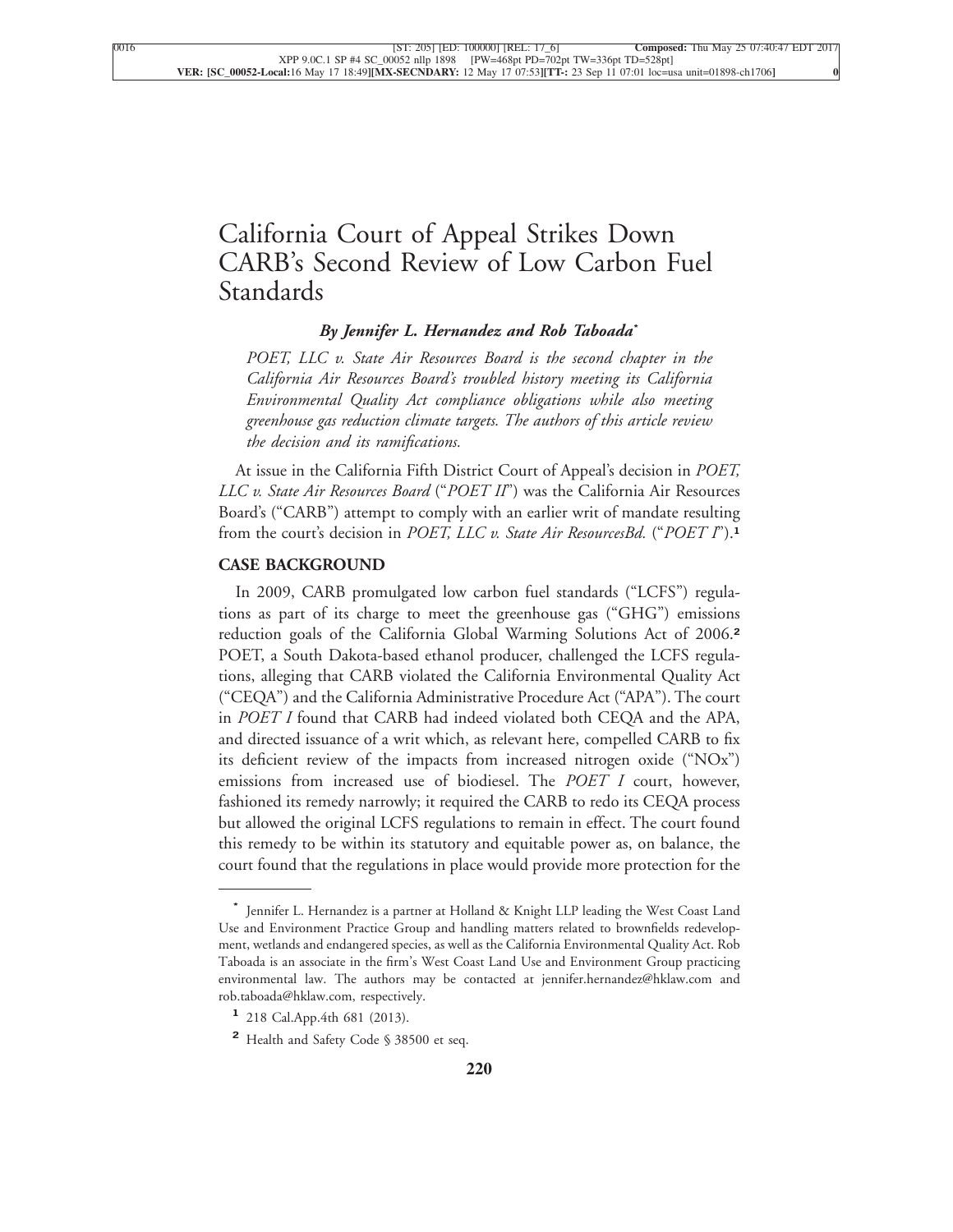environment than suspending their operation pending CARB's compliance [with CEQA.](xpath-> core:para,  Default,  para-list,  style_01)**<sup>3</sup>**

[In the case at hand, POET again challenged CARB's CEQA compliance, this](xpath-> core:para,  Default,  para-list,  style_01) [time on the return to the writ. POET alleged that CARB failed to properly](xpath-> core:para,  Default,  para-list,  style_01) [address the court's direction that CARB analyze whether the LCFS regulations](xpath-> core:para,  Default,  para-list,  style_01) [would have a significant adverse effect on the environment due to increased](xpath-> core:para,  Default,  para-list,  style_01) [NOx emissions. POET alleged that CARB's review improperly disregarded the](xpath-> core:para,  Default,  para-list,  style_01) [regulations between 2010 and 2014.](xpath-> core:para,  Default,  para-list,  style_01)

[CARB's attempt to comply with the](xpath-> core:para,  Default,  para-list,  style_01) *POET I* court's writ preceded its [approval, in 2015, of modified LCFS regulations and Alternative Diesel Fuel](xpath-> core:para,  Default,  para-list,  style_01) [\("ADF"\) regulations. CARB therefore studied only of the impacts of these new,](xpath-> core:para,  Default,  para-list,  style_01) [modified regulations, as opposed to the whole LCFS regulatory program,](xpath-> core:para,  Default,  para-list,  style_01) [including the 2010 regulations. As a result, increases in NOx emissions which](xpath-> core:para,  Default,  para-list,  style_01) [potentially derived from the 2010 regulations were considered existing condi](xpath-> core:para,  Default,  para-list,  style_01)[tions in 2014, as opposed to project impacts. The court found CARB's choice](xpath-> core:para,  Default,  para-list,  style_01) [of project definition and baseline to be improper.](xpath-> core:para,  Default,  para-list,  style_01)

#### **[PROJECT AND BASELINE](xpath-> core:generic-hd,  Default,  core_generic_hd,  style_01)**

[CARB interpreted the court's 2014 writ to require the study of any new](xpath-> core:para,  Default,  para-list,  style_01) [LCFS regulations that CARB considered on remand. CARB therefore defined](xpath-> core:para,  Default,  para-list,  style_01) [the "project," for the purposes of CEQA compliance, as the 2015 LCFS](xpath-> core:para,  Default,  para-list,  style_01) [regulations and used 2014 as a baseline year against which to compare potential](xpath-> core:para,  Default,  para-list,  style_01) [impacts from NOx emissions. CARB's final Environmental Assessment briefly](xpath-> core:para,  Default,  para-list,  style_01) [addressed the possibility of using a 2009 baseline from prior to the adoption of](xpath-> core:para,  Default,  para-list,  style_01) [the original LCFS standards, but concluded that NOx emissions from biodiesel](xpath-> core:para,  Default,  para-list,  style_01) [had increased since 2009 due to multiple external incentives, and that it would](xpath-> core:para,  Default,  para-list,  style_01) [be impossible to disentangle what portion of the increase was due to the new](xpath-> core:para,  Default,  para-list,  style_01) [LCFS standards.](xpath-> core:para,  Default,  para-list,  style_01)

[The court found CARB's project definition and baseline to be inconsistent](xpath-> core:para,  Default,  para-list,  style_01) [with CEQA and with the direction of the writ. A "project" under CEQA, the](xpath-> core:para,  Default,  para-list,  style_01) [court wrote, means the whole of the action—the "](xpath-> core:para,  Default,  para-list,  style_01)*underlying activity* which may [be subject to approval and not the approval of that activity."](xpath-> core:para,  Default,  para-list,  style_01)**<sup>4</sup>** The court used [the "related to each other" test adopted in](xpath-> core:para,  Default,  para-list,  style_01) *Tuolumne County Citizens for [Responsible Growth, Inc. v. City of Sonora](xpath-> core:para,  Default,  para-list,  style_01)***<sup>5</sup>** and determined that the original [2010 LCFS standards, the modified 2015 LCFS standards and ADF regulations](xpath-> core:para,  Default,  para-list,  style_01)

**<sup>3</sup>** *POET I*, *supra,* [218 Cal.App.4th at 762, 767.](xpath-> fn:para,  fn:footnote/fn:para,  footnote,  style_03)

**<sup>4</sup>** [Slip op. at 23, citations omitted.](xpath-> fn:para,  fn:footnote/fn:para,  footnote,  style_03)

**<sup>5</sup>** [155 Cal.App.4th 1214, 1225 \(2007\).](xpath-> fn:para,  fn:footnote/fn:para,  footnote,  style_03)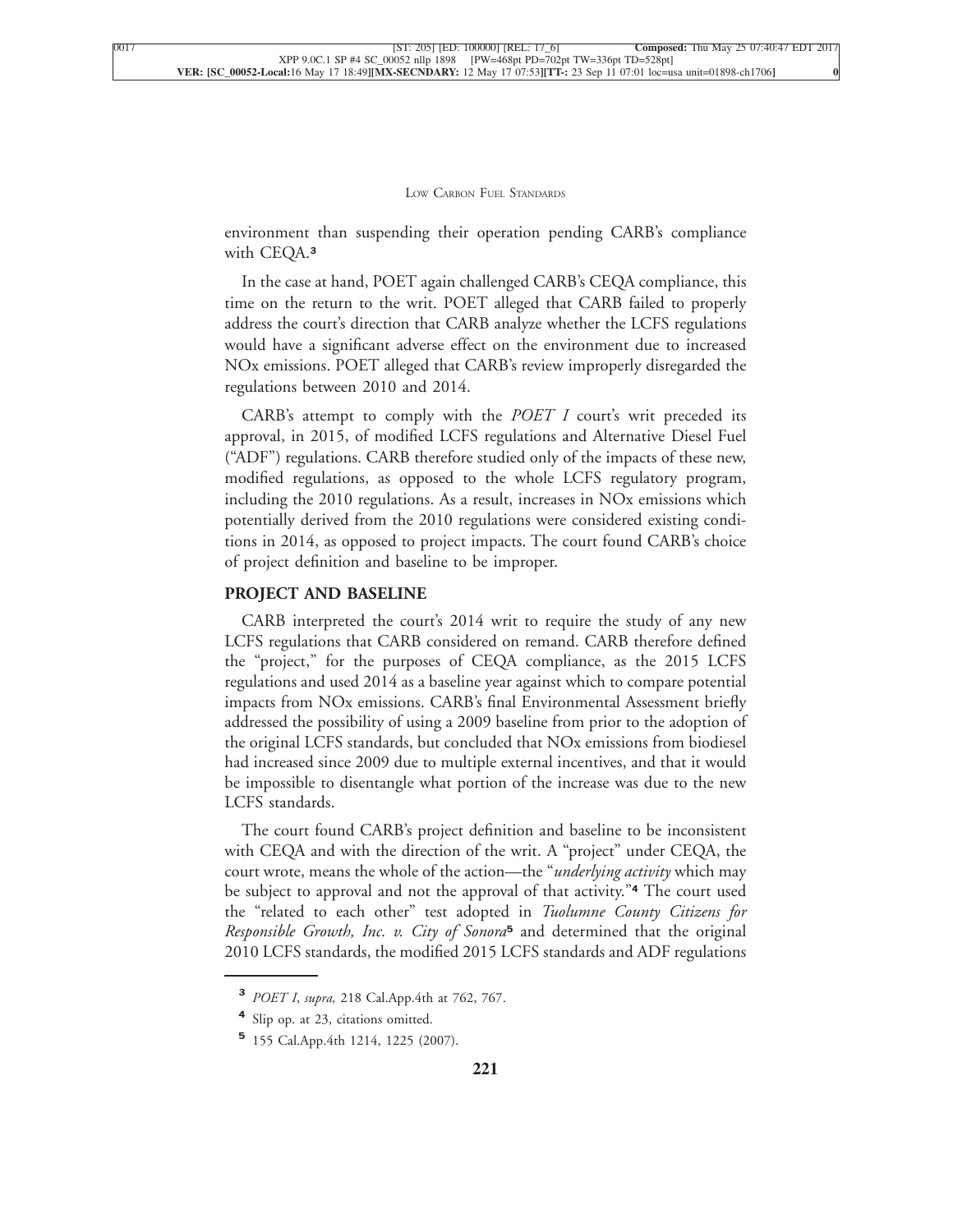were clearly related and served the same purpose, and were the "project" for the purposes of CEQA review. Therefore, the court held that CARB erred in not [considering the whole of the project.](xpath-> core:para,  Default,  para-list,  style_01)**<sup>6</sup>**

[The court also found that, as consequence of CARB's overly narrow project](xpath-> core:para,  Default,  para-list,  style_01) [definition, CARB failed to establish a proper baseline. When "the whole of the](xpath-> core:para,  Default,  para-list,  style_01) [project is properly identified," the conditions for defining the project's baseline](xpath-> core:para,  Default,  para-list,  style_01) can be determined.**<sup>7</sup>** [The court described that a baseline generally delineates](xpath-> core:para,  Default,  para-list,  style_01) [environmental conditions prevailing absent the project.](xpath-> core:para,  Default,  para-list,  style_01)**<sup>8</sup>** Here, the court found [that CARB's use of a 2014 baseline was based on an inadequate project](xpath-> core:para,  Default,  para-list,  style_01) [definition that excluded several years of the project from impacts and](xpath-> core:para,  Default,  para-list,  style_01) [improperly included them as baseline conditions.](xpath-> core:para,  Default,  para-list,  style_01)**<sup>9</sup>** The court recognized that *Neighbors for Smart Rail* [allows for the use of a future baseline in certain](xpath-> core:para,  Default,  para-list,  style_01) [circumstances, but held that those circumstances were not present here.](xpath-> core:para,  Default,  para-list,  style_01)**<sup>10</sup>**

[The errant baseline skewed analysis of the future of the project as it](xpath-> core:para,  Default,  para-list,  style_01) [compared future emissions with emissions related to the project rather than](xpath-> core:para,  Default,  para-list,  style_01) [conditions without the project. CARB's failure to properly analyze the 2010](xpath-> core:para,  Default,  para-list,  style_01) [LCFS standards resulted in a misleading review of the project as NOx emissions](xpath-> core:para,  Default,  para-list,  style_01) [increased between 2009 and 2014 along with the rise in the use of biodiesel.](xpath-> core:para,  Default,  para-list,  style_01) [CARB's error, the court found, deprived the public of information about](xpath-> core:para,  Default,  para-list,  style_01) [CARB's willingness to allow an increase in NOx emissions in order to reduce](xpath-> core:para,  Default,  para-list,  style_01) [GHG emissions.](xpath-> core:para,  Default,  para-list,  style_01)**<sup>11</sup>**

#### **[REMEDY](xpath-> core:generic-hd,  Default,  core_generic_hd,  style_01)**

[Although the court found that CARB's second attempt to comply with](xpath-> core:para,  Default,  para-list,  style_01) [CEQA failed, the court revisited its discretion to fashion appropriate remedy.](xpath-> core:para,  Default,  para-list,  style_01) [First, the court found that the ADF regulations are severable from the LCFS](xpath-> core:para,  Default,  para-list,  style_01) [regulations, and that they were not tainted by CARB's erroneous review of NOx](xpath-> core:para,  Default,  para-list,  style_01) [emissions. Therefore, the relief granted in the appeal allowed the ADF](xpath-> core:para,  Default,  para-list,  style_01) [regulations to continue while CARB addresses the NOx emissions.](xpath-> core:para,  Default,  para-list,  style_01)**<sup>12</sup>**

Second, as in *POET I*[, the court independently found that, although the](xpath-> core:para,  Default,  para-list,  style_01) [provisions of the LCFS regulations could increase NOx emissions due to an](xpath-> core:para,  Default,  para-list,  style_01)

**<sup>6</sup>** [Slip op. at 26.](xpath-> fn:para,  fn:footnote/fn:para,  footnote,  style_03)

**<sup>7</sup>** [Slip op. at 29.](xpath-> fn:para,  fn:footnote/fn:para,  footnote,  style_03)

**<sup>8</sup>** Slip op. at 29, citing *[Neighbors for Smart Rail v. Exposition Metro Line Construction Authority](xpath-> fn:para,  fn:footnote/fn:para,  footnote,  style_03)* [\(2013\) 57 Cal.4th 439, 447.](xpath-> fn:para,  fn:footnote/fn:para,  footnote,  style_03)

**<sup>9</sup>** [Slip op. at 32.](xpath-> fn:para,  fn:footnote/fn:para,  footnote,  style_03)

**<sup>10</sup>** [Slip op. at 33.](xpath-> fn:para,  fn:footnote/fn:para,  footnote,  style_03)

**<sup>11</sup>** [Slip op. at 34.](xpath-> fn:para,  fn:footnote/fn:para,  footnote,  style_03)

**<sup>12</sup>** [Slip op. at 49.](xpath-> fn:para,  fn:footnote/fn:para,  footnote,  style_03)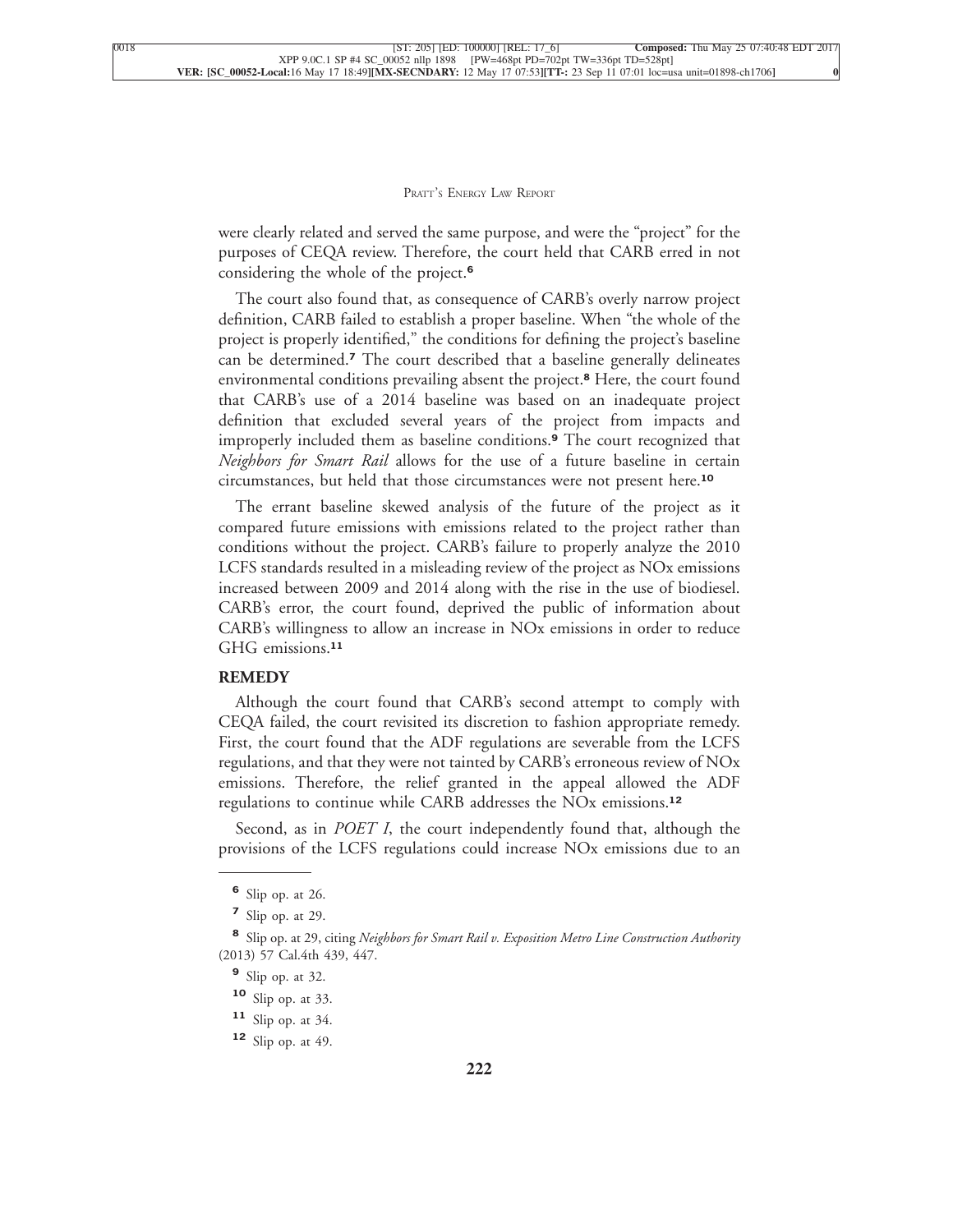increase in use in biodiesel, suspending the LCFS regulations while CARB performs corrective review would result in increased emissions of GHGs. "In other words, leaving the category of diesel fuel and its substitutes unregulated by the LCFS regulations would mean reporting entities would not need to lower the average carbon content of those fuels."**<sup>13</sup>** Weighing the balance of potential increase in NOx against the certain increase in GHG, the court concluded that on balance it was more environmentally beneficial to leave the LCFS standards in place, despite CARB's invalidated CEQA review. Therefore, the court directed that the LCFS regulations should remain in effect while [CARB makes a third attempt at analyzing NOx emissions from the project.](xpath-> core:para,  Default,  para-list,  style_01)**<sup>14</sup>**

#### **[RAMIFICATIONS](xpath-> core:generic-hd,  Default,  core_generic_hd,  style_01)**

The *POET II* [case is noteworthy for two reasons:](xpath-> core:para,  Default,  para-list,  style_01)

- [•](xpath-> core:enum,  core:listitem/core:enum,  para-list,  style_01) [CARB's CEQA shortcomings left significant legal deficiencies in its](xpath-> core:para,  core:listitem/core:para,  para-list,  style_01) [impact analysis; it improperly assumed ongoing implementation of the](xpath-> core:para,  core:listitem/core:para,  para-list,  style_01) [2010 LCFS regulations in the "baseline" for analyzing impacts of the](xpath-> core:para,  core:listitem/core:para,  para-list,  style_01) [LCSF regulations and limited its CEQA evaluation to the relatively](xpath-> core:para,  core:listitem/core:para,  para-list,  style_01) [minor 2015 amendments to the 2010 regulations. It also omitted](xpath-> core:para,  core:listitem/core:para,  para-list,  style_01) [analysis of reasonably foreseeable activities that would likely occur as](xpath-> core:para,  core:listitem/core:para,  para-list,  style_01) [the LCFS regulations were implemented. CARB had concluded that](xpath-> core:para,  core:listitem/core:para,  para-list,  style_01) [ongoing implementation of the 2010 regulations would be nearly](xpath-> core:para,  core:listitem/core:para,  para-list,  style_01) [impossible to distinguish from other incentives related to biodiesel and](xpath-> core:para,  core:listitem/core:para,  para-list,  style_01) [therefore used a baseline condition that already included compliance](xpath-> core:para,  core:listitem/core:para,  para-list,  style_01) [with these regulations. Getting the "baseline" correct is foundational to](xpath-> core:para,  core:listitem/core:para,  para-list,  style_01) [a correct assessment of impacts, and assessing the impacts of foreseeable](xpath-> core:para,  core:listitem/core:para,  para-list,  style_01) [regulatory implementation activities has been unambiguously required](xpath-> core:para,  core:listitem/core:para,  para-list,  style_01) [by CEQA for decades. The court found that CARB's baseline and](xpath-> core:para,  core:listitem/core:para,  para-list,  style_01) [project definition errors rendered the Environmental Assessment defi](xpath-> core:para,  core:listitem/core:para,  para-list,  style_01)[cient as an informational document for assessing or mitigating impacts](xpath-> core:para,  core:listitem/core:para,  para-list,  style_01) [from the 2010 and 2015 regulations, and deprived the public of the](xpath-> core:para,  core:listitem/core:para,  para-list,  style_01) [right to know that CARB was accepting the risk of higher levels of](xpath-> core:para,  core:listitem/core:para,  para-list,  style_01) [NOx emissions, with attendant smog and human health impacts, in](xpath-> core:para,  core:listitem/core:para,  para-list,  style_01) [exchange for lower GHG emissions.](xpath-> core:para,  core:listitem/core:para,  para-list,  style_01)
- [•](xpath-> core:enum,  core:listitem/core:enum,  para-list,  style_01) [The most common judicial remedy in CEQA lawsuits is vacating the](xpath-> core:para,  core:listitem/core:para,  para-list,  style_01) [agency's approval of the challenged "project"—and the "project" under](xpath-> core:para,  core:listitem/core:para,  para-list,  style_01) [challenge here was adoption of the LCSF regulations. In order to again](xpath-> core:para,  core:listitem/core:para,  para-list,  style_01) [allow the LCSF regulations to remain in effect despite CARB's CEQA](xpath-> core:para,  core:listitem/core:para,  para-list,  style_01) [shortcomings, the court made an independent determination that the](xpath-> core:para,  core:listitem/core:para,  para-list,  style_01)

**<sup>13</sup>** [Slip op. at 57.](xpath-> fn:para,  fn:footnote/fn:para,  footnote,  style_03)

**<sup>14</sup>** [Slip op. at 60.](xpath-> fn:para,  fn:footnote/fn:para,  footnote,  style_03)